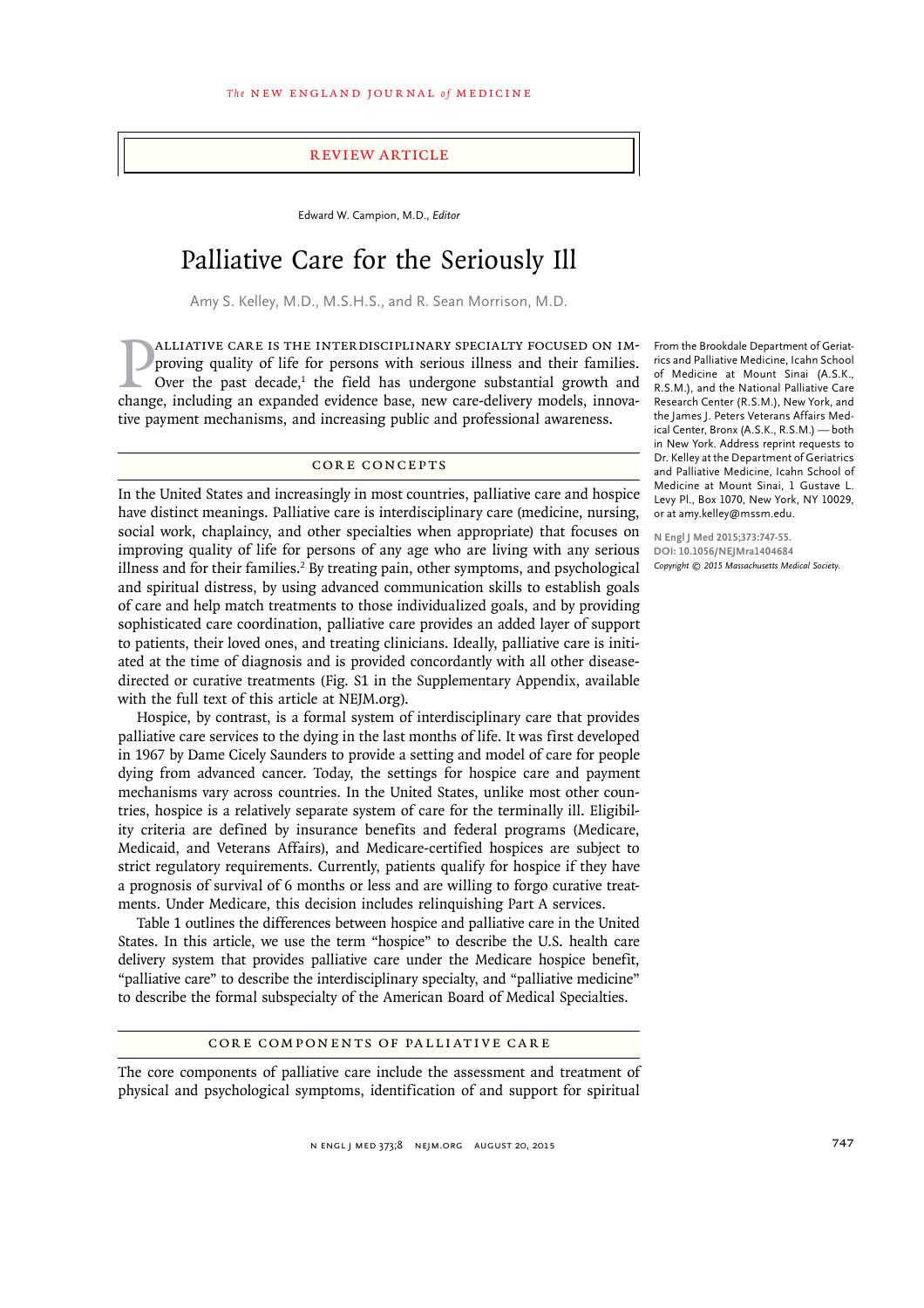| Table 1. Palliative Care as Compared with Hospice.* |                                                                                                                                                                                                                                                                                                                                                             |                                                                                                                                                                                                                                                     |
|-----------------------------------------------------|-------------------------------------------------------------------------------------------------------------------------------------------------------------------------------------------------------------------------------------------------------------------------------------------------------------------------------------------------------------|-----------------------------------------------------------------------------------------------------------------------------------------------------------------------------------------------------------------------------------------------------|
| Characteristic                                      | <b>Palliative Care</b>                                                                                                                                                                                                                                                                                                                                      | Hospice                                                                                                                                                                                                                                             |
| Model of care                                       | Interdisciplinary team, including physicians,<br>nurses, social workers, chaplains, and<br>staff from other disciplines as needed;<br>primary goal is improved quality of life                                                                                                                                                                              | Interdisciplinary team, including physicians, nurs-<br>es, social workers, chaplains, and volunteers,<br>as dictated by statute; primary goals are im-<br>proved quality of life and relief of suffering<br>(physical, emotional, and spiritual)    |
| Eligibility                                         | Patients of all ages and with any diagnosis<br>or stage of illness; patients may continue<br>all life-prolonging and disease-directed<br>treatments                                                                                                                                                                                                         | Patients of all ages who have a prognosis of sur-<br>vival of ≤6 mo, if the disease follows its usual<br>course; patients must forgo Medicare coverage<br>for curative and other treatments related to ter-<br>minal illness                        |
| Place                                               | Hospitals (most common), hospital clinics,<br>group practices, cancer centers, home<br>care programs, or nursing homes                                                                                                                                                                                                                                      | Home (most common), assisted-living facilities,<br>nursing homes, residential hospice facilities,<br>inpatient hospice units, or hospice-contracted<br>inpatient beds                                                                               |
| Payment                                             | Physician and nurse practitioner fees covered<br>by Medicare Part B for inpatient or outpa-<br>tient care; hospital teams are included with-<br>in Medicare Part A or commercial insur-<br>ance payments to hospitals for care epi-<br>sodes; flexible bundled payments under<br>Medicare Advantage, Managed Medicaid,<br>ACOs, and other commercial payers | Medicare hospice benefit; standard hospice bene-<br>fit from commercial payers is usually modeled<br>after Medicare; Medicaid, although coverage<br>varies by state; medication costs are included<br>for illnesses related to the terminal illness |

\* ACO denotes accountable care organization.

| Table 2. Palliative Care Domains and Recommendations from the National Consensus Panel Guidelines.* |                                                                                                                                                                      |  |  |
|-----------------------------------------------------------------------------------------------------|----------------------------------------------------------------------------------------------------------------------------------------------------------------------|--|--|
| Domain                                                                                              | <b>Key Recommendations</b>                                                                                                                                           |  |  |
| Structure and processes of care                                                                     | Interdisciplinary team, comprehensive interdisciplinary assessment, edu-<br>cation and training; relationship with hospice program                                   |  |  |
| Physical aspects of care                                                                            | Pain and other symptoms are managed with the use of best practices                                                                                                   |  |  |
| Psychological and psychiatric aspects<br>of care                                                    | Psychological and psychiatric issues are assessed and managed; grief and<br>bereavement program is available to patients and families                                |  |  |
| Social aspects of care                                                                              | Interdisciplinary social assessment with appropriate care plan; referral to<br>appropriate services                                                                  |  |  |
| Spiritual, religious, and existential<br>aspects of care                                            | Spiritual concerns are assessed and addressed; linkages to community and<br>spiritual or religious resources are provided as appropriate                             |  |  |
| Cultural aspects of care                                                                            | Culture-specific needs of patients and families are assessed and addressed;<br>recruitment and hiring practices reflect the cultural diversity of the com-<br>munity |  |  |
| Care of the imminently dying patient                                                                | Signs and symptoms of impending death are recognized and communicated;<br>hospice referral is recommended when patient is eligible                                   |  |  |
| Ethical and legal aspects of care                                                                   | Patient's goals, preferences, and choices form basis for plan of care; the team<br>is knowledgeable about relevant federal and state statutes and regulations        |  |  |
| * Adapted from the National Consensus Project for Quality Palliative Care. <sup>2</sup>             |                                                                                                                                                                      |  |  |

distress, expert communication to establish goals of care and assist with complex medical decision making, and coordination of care (Table 2). Idealin the way that uncomplicated hypertension or cians and other health care professionals cur-

ly, many of these components can and should be viding care in the most complex and difficult provided by primary treating clinicians — much clinical cases. However, in reality, most physidiabetes is managed by primary care physicians rather than by cardiologists or endocrinologists — with specialist-level palliative care teams pro-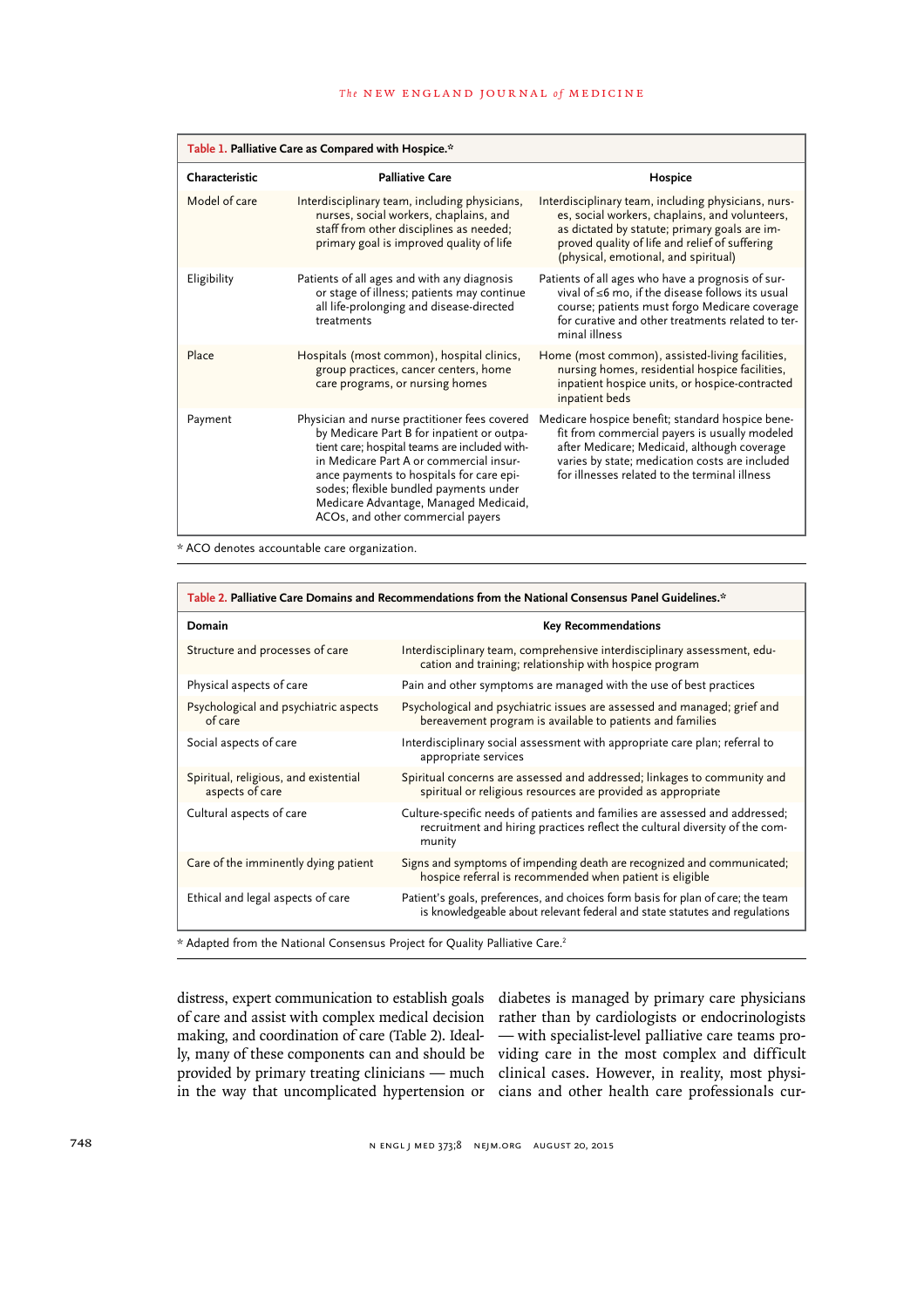

rently in practice have had limited or no formal and review of systems, formal symptom assesstraining in these areas.<sup>3</sup>

The following sections highlight key concepts and recent developments in palliative care practice. Evidence is drawn largely from observational studies, with an increasing number of recent randomized, controlled trials. Interested readers may find additional details regarding specific domains of palliative care research in other recently published reviews.<sup>4-7</sup>

#### **Physical and Psychological Symptoms**

Whereas pain is the most studied and publicized symptom experienced by persons with common serious illnesses, observational prevalence studies suggest that pain is only one of many distressing symptoms (Fig. 1).<sup>8-18</sup> Routine comprehensive symptom assessment with the use of validated instruments is indicated in the context of advanced disease. As compared with routine care, which includes standard clinical histories ment with the use of validated instruments can improve the identification of distressing symptoms and lead to enhanced comfort and better outcomes.19 Table S1 in the Supplementary Appendix summarizes standard approaches to managing the common symptoms, such as anorexia, anxiety, constipation, depression, delirium, dyspnea, nausea, and fatigue, that occur in patients with serious illness.

## **Spirituality**

Data suggest that spiritual concerns are common in persons with serious illness and that the majority want to discuss their spirituality with their physicians.20 Nevertheless, less than 50% of physicians believe that it is their role to address such concerns, and only a minority of patients report having their spiritual needs addressed. $20,21$ Widespread consensus holds that health care chaplains should provide spiritual care, $2$  yet there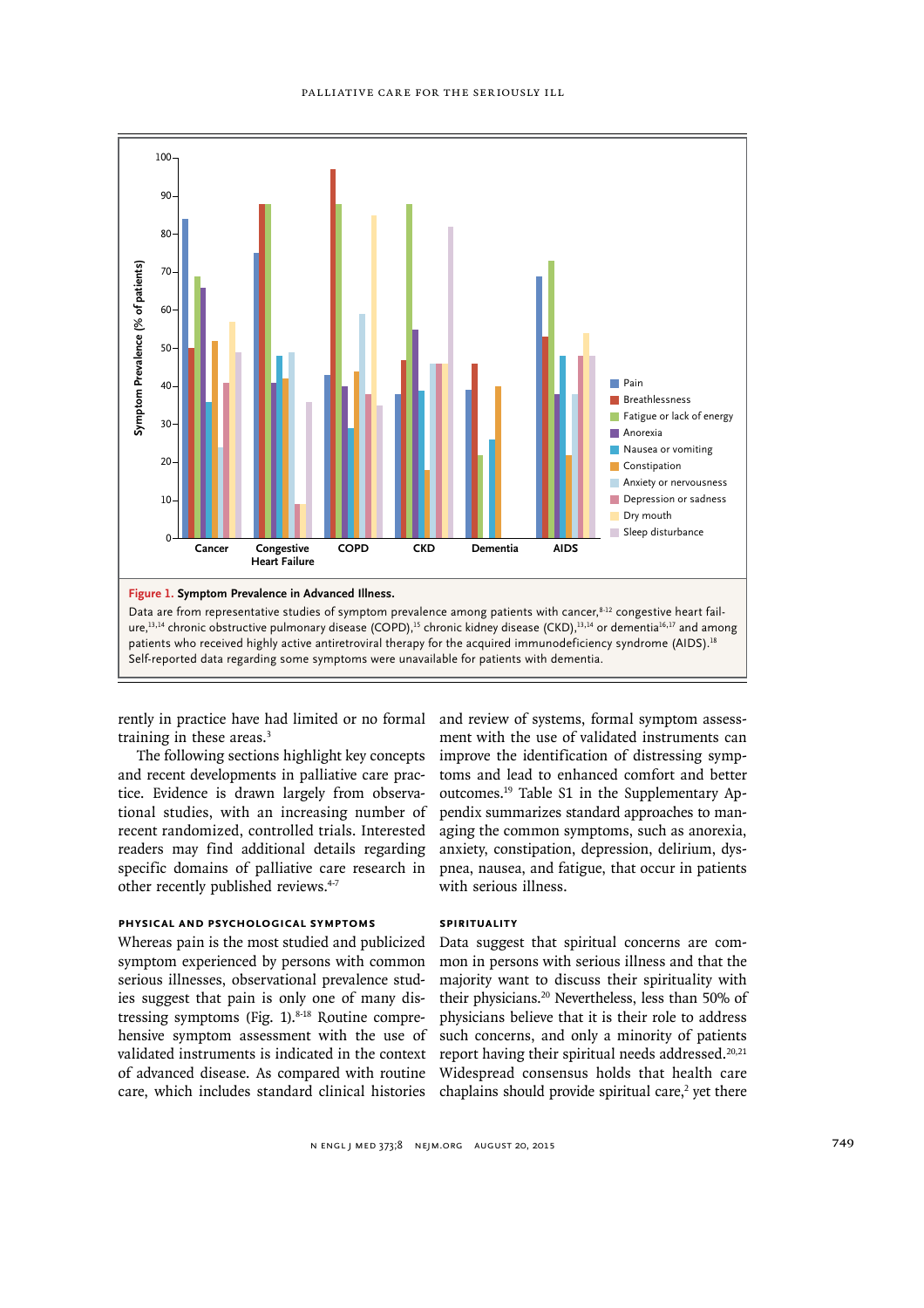are insufficient numbers of health care chaplains and very few are certified in palliative care. Thus, most seriously ill patients depend on other members of the health care team to address spiritual concerns.

Various studies highlight the importance of spirituality and religious practice with respect to outcomes in seriously ill patients. An observational study by Winkelman et al. showed that patients with cancer who had unmet spiritual concerns were more likely to have significantly worse psychological quality of life than those whose spiritual concerns were addressed.<sup>22</sup> In addition, a multisite cohort study involving 343 patients with advanced cancer showed that the patients whose spiritual needs were supported received more hospice care and were less likely to have burdensome nonbeneficial interventions near the end of life than those whose needs were not met and, furthermore, that spiritual support from the medical team or chaplain was associated with higher quality-of-life scores.<sup>23,24</sup> In the same cohort, patients who relied highly on religious faith to cope with cancer were more likely than those with a low level of religious coping to receive mechanical intubation and intensive care unit (ICU) care near the end of life.<sup>25</sup> Whereas consensus supports referral to a chaplain when spiritual concerns are identified, the efficacy of spiritual interventions has not been studied. Similarly, the mechanisms by which spiritual distress affects outcomes and whether these mechanisms are modifiable remain unknown.

### **Communication Skills**

Empirical research that is focused on communication in the context of serious illness has grown rapidly in the past decade. Building on consensusbased approaches to conducting difficult conversations (e.g., "breaking bad news"), a series of randomized trials and skills assessments before and after training have rigorously studied these approaches, refined frameworks for these discussions, identified core communication skills, and begun to examine the clinical outcomes associated with effective communication training.26-28 Common communication scenarios may involve communicating serious news, discussing prognostic uncertainty, establishing goals of care, and selecting treatment options.<sup>29</sup>

Various efforts have honed cognitive road maps for these specific clinical scenarios, such

as SPIKES (setting up the interview, assessing the patient's perception, obtaining the patient's invitation, giving knowledge and information, responding to emotion, and summarizing the discussion), and have identified core skills for effective communication, such as expressing empathy with the use of NURSE (naming, understanding, respecting, supporting, and exploring) statements.29 Communication skills training programs that are based on empirical research now exist — both online (www.capc.org/topics/ communication-and-palliative-care) and in workshop settings (www.vitaltalk.org).

In a large, prospective cohort study involving patients with advanced cancer, those who had a goals-of-care discussion with their physician were less likely than patients who did not have such a discussion to die in an ICU or to receive mechanical ventilation and cardiopulmonary resuscitation and were more likely to be enrolled in hospice for longer than 1 week.<sup>30</sup> Another prospective cohort study involving patients in the ICU and their families showed that structured discussions about patients' wishes for end-of-life care were associated with significantly increased overall family satisfaction with ICU care and improved family satisfaction with decision making.<sup>31</sup> Considerable strides have also been made in the science of advance care planning and decision support tools.32,33 Particularly relevant to clinicians who are building primary palliative care skills and are aiming to engage patients in advance care planning are public-use websites that have materials from these studies (e.g., www.prepareforyourcare .org, www.agingwithdignity.org/five-wishes.php, and www.acpdecisions.org).

## MODELS OF PALLIATIVE CARE Delivery

#### **Hospitals**

The most common setting for nonhospice palliative care services in the United States, and in much of the world, is the acute care hospital. Initially established within academic medical centers in North America, palliative care programs have spread to other hospital types. Indeed, over the past decade, palliative care programs have grown by more than 150%, such that almost 90% of hospitals with 300 beds or more and two thirds of hospitals with 50 beds or more now have palliative care programs.<sup>34</sup> Beginning in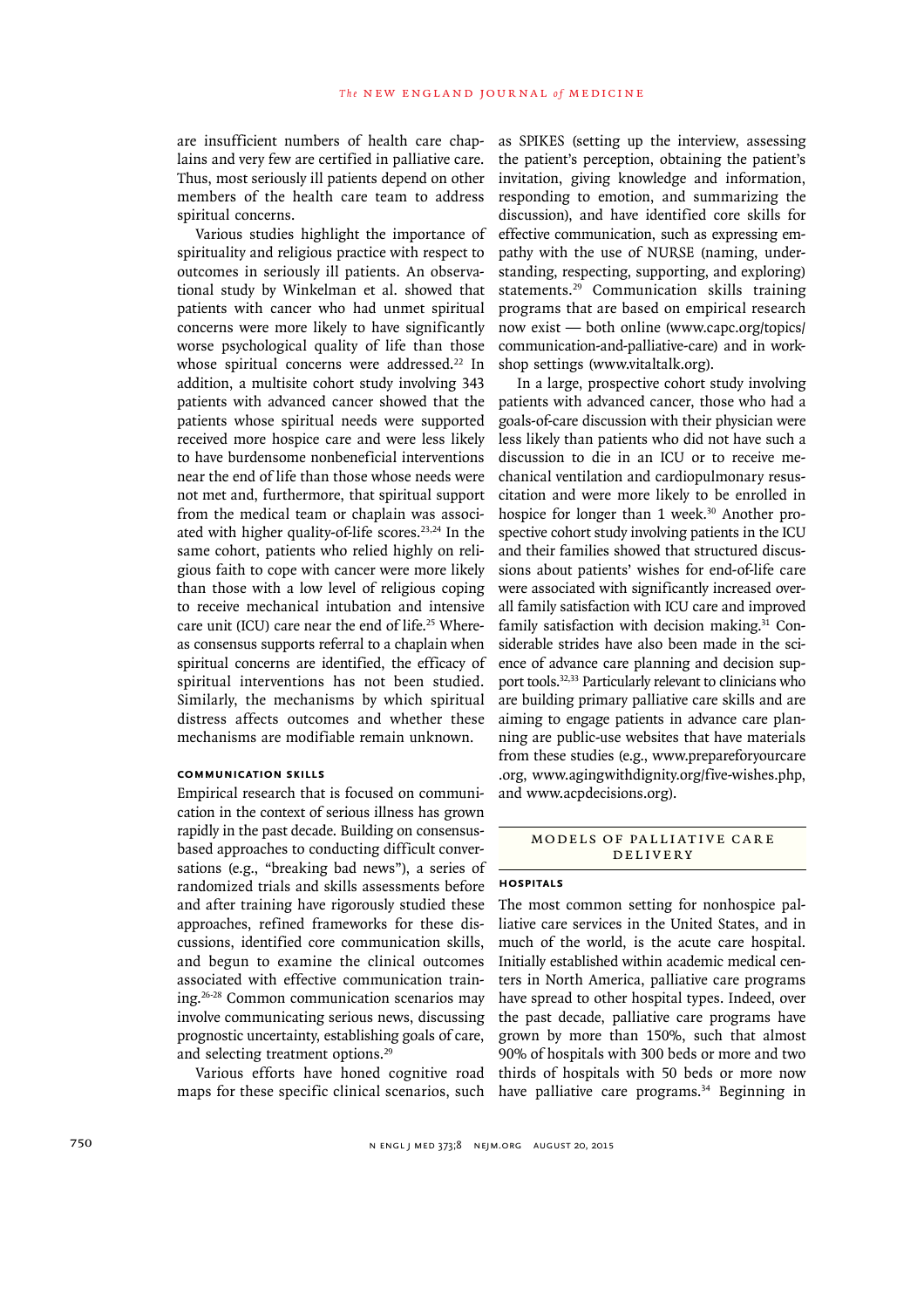2011, the Joint Commission established the Advanced Certification for Palliative Care Programs.35 To date, 82 programs have received this certification.35

Within hospitals, the primary model of care delivery is the interdisciplinary consultation team. Large hospitals and mature programs may also include dedicated inpatient units. In addition to these traditional models, new service-delivery models and innovations include dedicated ICU teams, comanagement models, in which a palliative care specialist joins an existing specialty team (e.g., oncology), and triggers for automatic palliative care referrals. Multiple randomized, controlled trials and a few observational studies that have compared the outcomes in seriously ill patients who were referred to hospital-based palliative care teams with the outcomes in patients who received usual care have shown reduced symptom distress, $36-38$  enhanced quality of life, $37,38$ and decreased spiritual distress $23$  among the patients referred to palliative care. Although several quasi-experimental studies have also shown reduced costs and resource utilization,<sup>5,7</sup> no formal cost-effectiveness studies (i.e., measuring both costs and a range of patient and family outcomes) have been completed to date.<sup>7</sup>

### **Community**

Historically in the United States, communitybased palliative care was available only through hospice programs and, therefore, available only to patients with a prognosis of survival of 6 months or less who had decided to forgo further curative treatments. Hospice continues to provide the largest proportion of palliative care in homebased settings, but this care is provided for limited time spans and only during the final stages of disease. The overall quality of and satisfaction with hospice care has been consistently high.<sup>39</sup>

In the past decade, community-based models of palliative care have been developed to serve seriously ill people who are not eligible for hospice. These programs are evolving rapidly as a result of the Affordable Care Act (ACA), which expanded cost-sharing programs (e.g., accountable care organizations), created bundled-payment programs, and encouraged the formation of commercially managed Medicare and Medicaid programs. Because of the incentives provided in these new programs, private payers and Medicare Advantage plans have been early innovators in de-

veloping palliative care programs because of the potential of these programs to reduce costs and improve quality. These programs use interdisciplinary palliative care teams to establish clear goals of care, enhance symptom management and caregiver support in the home setting, coordinate care, and provide an extra layer of support to treating physicians.<sup>40,41</sup>

Unlike traditional programs for managing chronic disease, these new programs serve a highly complex population and are designed to include the core domains of palliative care (Table 2). Although robust data on their costeffectiveness are still needed, preliminary observational data from community-based programs and evidence from randomized trials of other programs of outpatient palliative care have shown enhanced symptom management, improved patient and family satisfaction scores, and significant reductions in hospitalization rates, emergency department visits, days in the ICU, and physician office visits.4,40,41 Furthermore, in two randomized trials involving certain subpopulations, persons receiving palliative care in community settings have had longer survival than community-dwelling persons with the same diagnosis who are not receiving palliative care.<sup>37,42</sup> Further study is needed to replicate this observed survival benefit and elucidate the mechanisms, because survival was not the primary outcome in either of the studies cited. Community-based palliative care services are more well developed in Canada, Western Europe, and Australia than they are in the United States.<sup>6,42-44</sup>

#### **Long-Term Care**

Approximately 1.8 million U.S. residents live in nursing homes, and this number is expected to more than double by 2030.<sup>45,46</sup> The palliative care needs of this population are vast. More than 25% of elderly persons die in nursing homes, 67% of persons with advanced dementia live their final days in this setting,<sup>16</sup> and more than half of nursing home residents require extensive or complete assistance with activities of daily living.45

Currently, there are three models for delivering palliative care in nursing homes. The most established model is hospice. Many nursing homes contract with a hospice agency for services, and the percentage of persons in nursing homes who received hospice services before they died increased from 14% in 1999 to 33% in 2006.47 As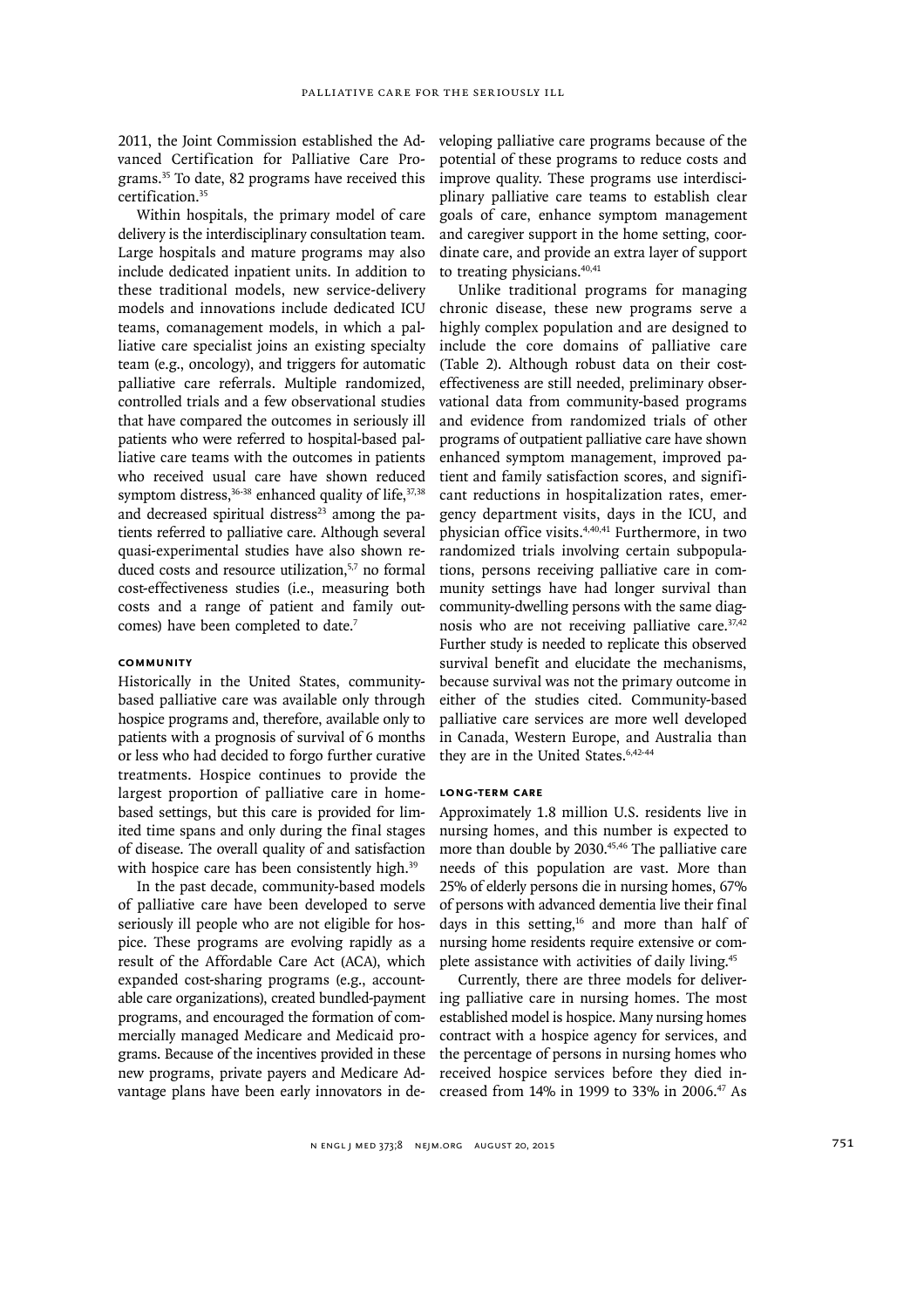compared with nursing home care that does not include hospice, hospice use in nursing homes is associated with lower rates of invasive therapies and hospitalizations, improved management of pain and symptoms, and higher family satisfaction with care.47 The 6-month prognostic requirement for hospice eligibility greatly limits access, however, given the duration of need and the unpredictable prognoses of most nursing home residents.

Another model is palliative care consultation, in which an external palliative care physician or nurse practitioner provides recommendations to the nursing home clinicians and bills services under Medicare Part B. Difficulties related to this model include a lack of reimbursement mechanisms for nonphysician members of the palliative care team and a reliance on the nursing home staff — who may not have palliative care training — to implement and follow through on recommendations. Finally, some nursing homes have developed internal palliative care teams or specialized units, which are focused primarily on residents with advanced dementia.

## EXPANDING ACCESS TO PALLIATIVE Care and Barriers to Delivery

Although palliative care was focused initially on patients dying from cancer, the patient population that may benefit from palliative care has expanded considerably. Many randomized, controlled trials and case–control studies of palliative care interventions to date have shown reductions in patients' symptoms and health care utilization and improvements in quality of life and family satisfaction across a wide spectrum of populations, including patients with advanced cancer, $37$  neurologic disease, $48$  or lung disease $42$ and older adults with multiple coexisting conditions and frailty.6,49 The patient population that benefits most from referral to specialist-level palliative care and the appropriate timing of such referral are still being defined by empirical research, yet consensus recommendations support referral at the time of diagnosis for patients with advanced cancer, neurologic disease, or organ damage; those with multiple coexisting conditions, frailty, or advanced cognitive impairment; those with a high symptom or iatrogenictreatment burden (e.g., those who have received a bone marrow transplant for acute leukemia); and those who have onerous family or caregiver needs regardless of prognosis.2,36

Considerable barriers may prevent many persons from accessing or using palliative care services. First, the number of palliative care specialists falls far short of what is necessary to serve the population in need. A 2010 study estimated that 6000 to 18,000 additional physicians are needed to meet the current demand in the inpatient setting alone.<sup>50</sup> Similar shortages are also anticipated across other disciplines. The demand for the expansion of palliative care services in new care settings that was created by incentives under the ACA and the Joint Commission Advanced Certification for Palliative Care, as described above, is further straining the limited specialist-level palliative care workforce.

Finally, regional, socioeconomic, and racial and ethnic-group determinants influence access to palliative care.<sup>51,52</sup> The factors associated with increased availability of hospital-based palliative care include not-for-profit status, geographic locations outside the southern United States, teaching hospitals, and faith-based hospitals.<sup>52</sup> In addition, persons of minority races and ethnic groups access palliative care and hospice services far less frequently than do whites.<sup>51</sup> This situation is particularly worrisome given evidence that, as compared with whites, these groups have higher rates of inadequately treated pain, preference-discordant medical treatments, and low satisfaction with care and provider communication.<sup>51</sup>

## EVIDENCE GAPS AND FUTURE DIRECTIONS

Key research needs to be funded and performed if palliative care is going to achieve its potential to enhance value throughout the health care system. First, as noted above, important gaps in clinical evidence need to be addressed so that persons with serious illness can receive the best available care. For example, the biologic bases of nonpain symptoms are poorly understood, and treatments for symptoms such as breathlessness, fatigue, pruritus, delirium, and even pain are suboptimal, and randomized, controlled trials of interventions are needed to identify ways to improve care for patients with those symptoms.

Second, the needs of older adults with serious illness and their caregivers and the longitudinal nature of those needs have yet to be well de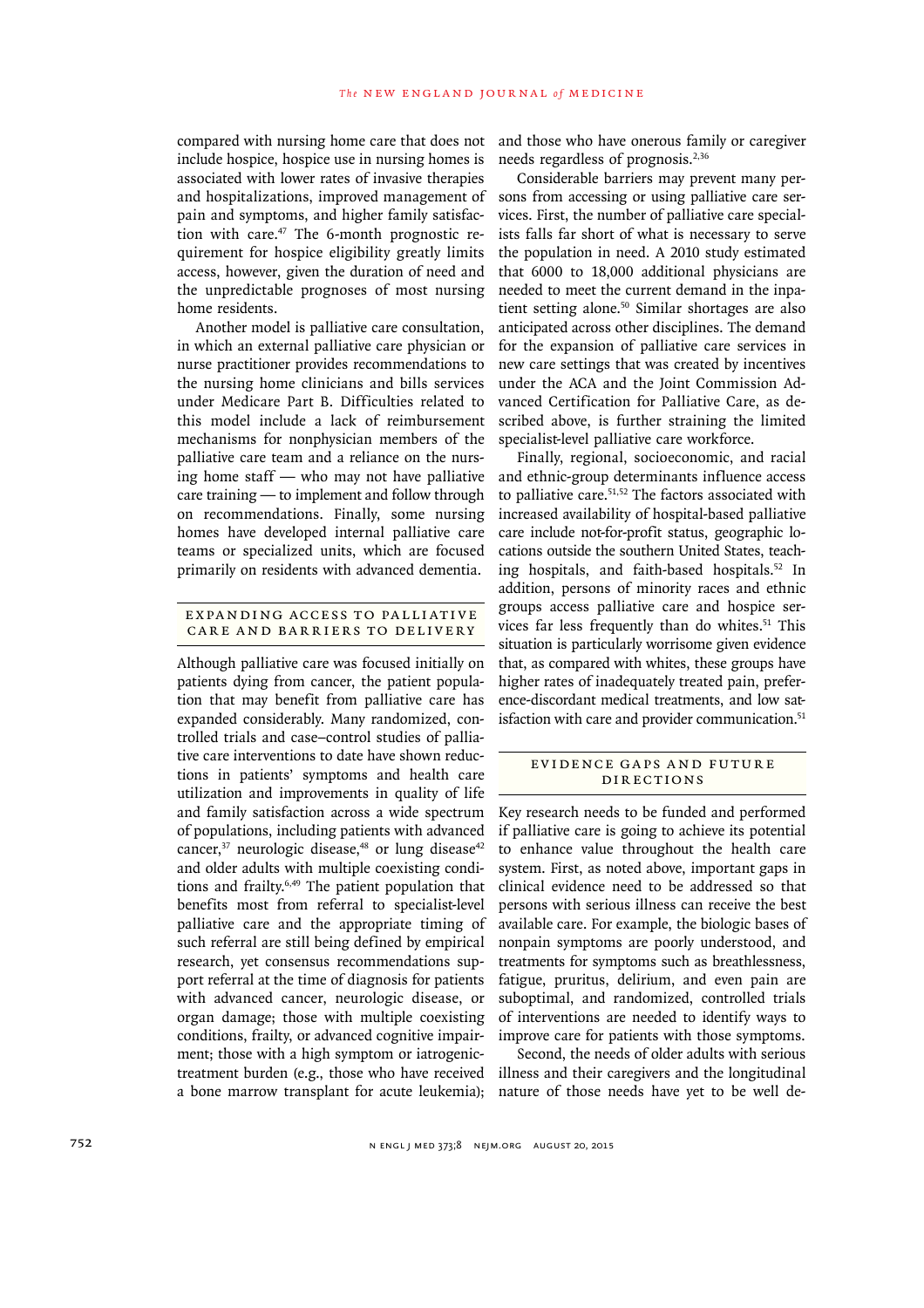scribed.<sup>53</sup> In particular, the complex care needs of patients with multiple coexisting conditions must be investigated. The population at risk must be defined beyond traditional disease-specific or prognosis-based definitions, and a better understanding of the multiyear needs of these persons and their caregivers is required in order to develop targeted care models and, given an inadequate workforce, to deploy the workforce efficiently.53 Third, data to guide care for seriously ill children and for adults with end-stage dementia are needed. Finally, the development and evaluation of palliative care–delivery models outside hospitals is essential. If this research is to be undertaken, research funding for palliative care will need to be increased beyond the 0.01% of the National Institutes of Health budget that currently supports research on palliative care.54

Knowledge of palliative care and the skills of non–palliative medicine physicians also need to be improved to meet patients' needs. Expanding the primary palliative care skills of all clinicians will be a key step toward resolving the shortage in the palliative care workforce. The core palliative care competencies of communication, pain and symptom management, and psychosocial assessment remain, at best, a small part of most medical school and residency training programs. The vast majority of practicing physicians and trainees has rudimentary skills in these areas, which negatively affects patient and family outcomes.3 Conversely, an increasing body of evidence suggests that these skills (particularly communication skills) can be effectively learned and developed and are associated with improved outcomes.26-28 Strategies to expand specialistlevel palliative care training and generalist training in core palliative care knowledge and skills are needed.

Major issues impeding the access to palliative care are the perceptions among doctors that palliative care is appropriate only at the end of life, that palliative care is synonymous with hospice, and that patients will react negatively and lose all hope if palliative care referral is discussed.55,56 In contrast to the perceptions of physicians, a recent survey showed that almost 90% of adults in the United States had either no knowledge or limited knowledge of palliative care. When read a definition, more than 90% of the respondents stated that they would want palliative care for themselves or their family member and that it should be universally available.57 Targeted social marketing and educational efforts must be directed both to the public and to medical professionals.

Palliative care is now a rapidly growing medical specialty in the United States, and a mounting body of evidence shows that palliative care teams enhance the quality of health care for persons living with serious illness and for their families, while reducing medical expenditures. Palliative care teams are well established in most U.S. hospitals, although penetration is varied, and most of the patients and families who could benefit from palliative care services still do not receive them. New models of community-based palliative care are emerging, although data on their cost-effectiveness are not yet available. Gaps in research, workforce deficits, and deficiencies in public and professional knowledge need to be addressed if care for persons with serious illness and their families is to be further improved.

No potential conflict of interest relevant to this article was reported.

Disclosure forms provided by the authors are available with the full text of this article at NEJM.org.

#### **References**

**1.** Morrison RS, Meier DE. Palliative care. N Engl J Med 2004;350:2582-90. **2.** Clinical practice guidelines for quality palliative care. 3rd ed. Pittsburgh: National Consensus Project for Quality Palliative Care, 2013 (http://www .nationalconsensusproject.org/NCP\_ Clinical\_Practice\_Guidelines\_3rd\_Edition

**4.** Rabow M, Kvale E, Barbour L, et al. Moving upstream: a review of the evidence of the impact of outpatient palliative care. J Palliat Med 2013;16:1540-9.

**5.** Smith S, Brick A, O'Hara S, Normand C. Evidence on the cost and cost-effectiveness of palliative care: a literature review. Palliat Med 2014;28:130-50.

**6.** Gomes B, Calanzani N, Curiale V, Mc-Crone P, Higginson IJ. Effectiveness and cost-effectiveness of home palliative care services for adults with advanced illness and their caregivers. Cochrane Database Syst Rev 2013;6:CD007760.

**7.** May P, Normand C, Morrison RS. Economic impact of hospital inpatient palliative care consultation: review of current evidence and directions for future research. J Palliat Med 2014;17:1054-63.

**8.** Oi-Ling K, Man-Wah DT, Kam-Hung DN. Symptom distress as rated by advanced cancer patients, caregivers and physicians in the last week of life. Palliat Med 2005;19:228-33.

**9.** Modonesi C, Scarpi E, Maltoni M, et al. Impact of palliative care unit admission on symptom control evaluated by the edmonton symptom assessment system. J Pain Symptom Manage 2005;30:367-73. **10.** Potter J, Hami F, Bryan T, Quigley C.

<sup>.</sup>pdf). **3.** Block SD. Medical education in end-

of-life care: the status of reform. J Palliat Med 2002;5:243-8.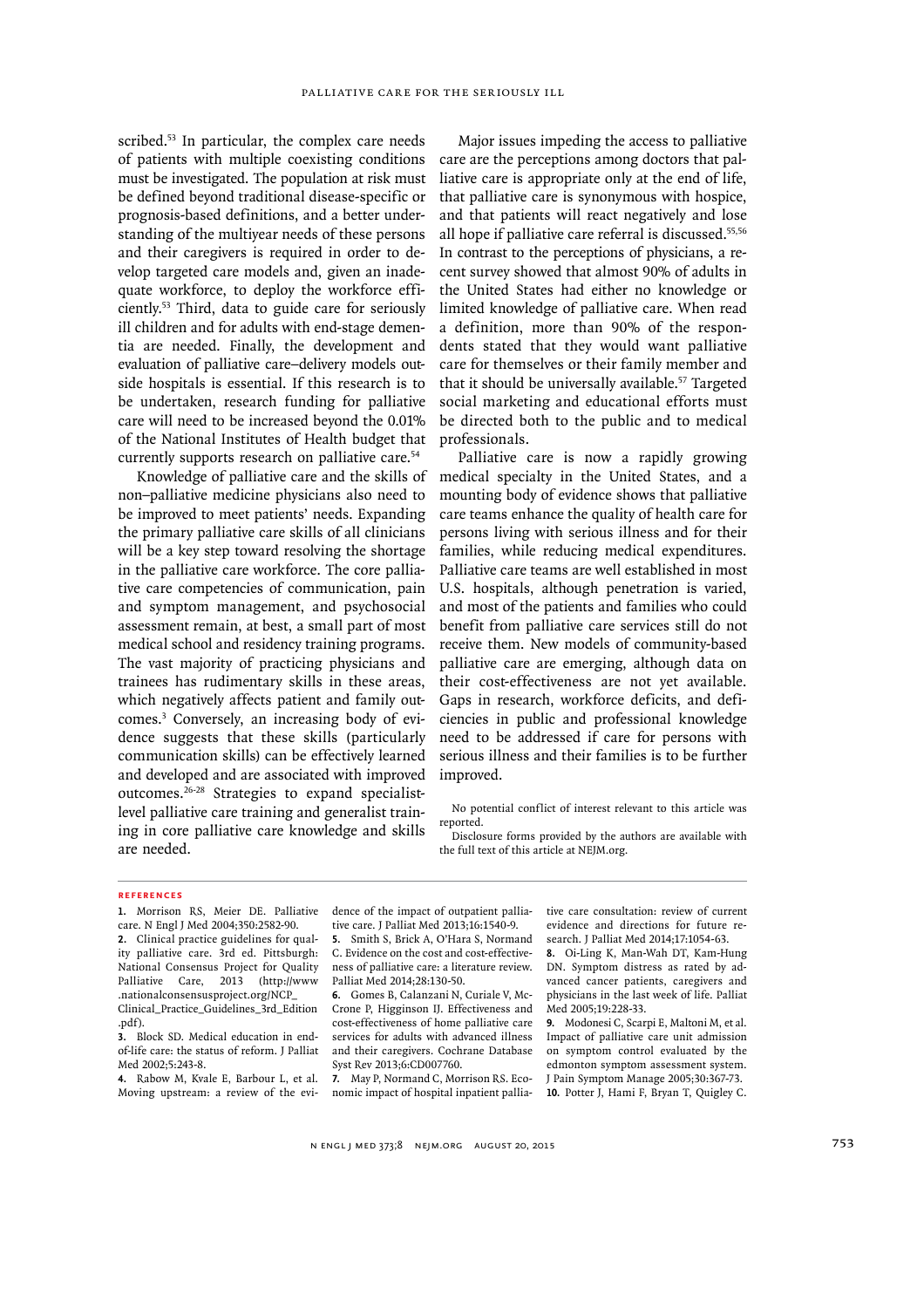Symptoms in 400 patients referred to palliative care services: prevalence and patterns. Palliat Med 2003;17:310-4.

**11.** Walsh D, Donnelly S, Rybicki L. The symptoms of advanced cancer: relationship to age, gender, and performance status in 1,000 patients. Support Care Cancer 2000;8:175-9.

**12.** Moens K, Higginson IJ, Harding R. Are there differences in the prevalence of palliative care-related problems in people living with advanced cancer and eight non-cancer conditions? A systematic review. J Pain Symptom Manage 2014;48: 660-77.

**13.** Nordgren L, Sorensen S. Symptoms experienced in the last six months of life in patients with end-stage heart failure. Eur J Cardiovasc Nurs 2003;2:213-7.

**14.** Anderson H, Ward C, Eardley A, et al. The concerns of patients under palliative care and a heart failure clinic are not being met. Palliat Med 2001;15:279-86.

**15.** Bausewein C, Booth S, Gysels M, Kühnbach R, Haberland B, Higginson IJ. Understanding breathlessness: cross-sectional comparison of symptom burden and palliative care needs in chronic obstructive pulmonary disease and cancer. J Palliat Med 2010;13:1109-18.

**16.** Mitchell SL, Teno JM, Kiely DK, et al. The clinical course of advanced dementia. N Engl J Med 2009;361:1529-38.

**17.** Pautex S, Herrmann FR, Le Lous P, et al. Symptom relief in the last week of life: is dementia always a limiting factor? J Am Geriatr Soc 2007;55:1316-7.

**18.** Karus D, Raveis VH, Alexander C, et al. Patient reports of symptoms and their treatment at three palliative care projects servicing individuals with HIV/AIDS. J Pain Symptom Manage 2005;30:408-17. **19.** Bausewein C, Daveson B, Benalia H, Simon ST, Higginson IJ. Outcome measurement in palliative care: the essentials. London: PRISMA, 2011 (http://www.kcl .ac.uk/lsm/research/divisions/cicelysaunders/attachments/keyreport-Guidanceon-Outcome-Measurement-in-Palliative-

Care.pdf). **20.** El Nawawi NM, Balboni MJ, Balboni

TA. Palliative care and spiritual care: the crucial role of spiritual care in the care of patients with advanced illness. Curr Opin Support Palliat Care 2012;6:269-74.

**21.** Rodin D, Balboni M, Mitchell C, Smith PT, VanderWeele TJ, Balboni TA. Whose role? Oncology practitioners' perceptions of their role in providing spiritual care to advanced cancer patients. Support Care Cancer 2015 January 28 (Epub ahead of print).

**22.** Winkelman WD, Lauderdale K, Balboni MJ, et al. The relationship of spiritual concerns to the quality of life of advanced cancer patients: preliminary findings. J Palliat Med 2011;14:1022-8. **23.** Balboni TA, Vanderwerker LC, Block SD, et al. Religiousness and spiritual support among advanced cancer patients and associations with end-of-life treatment preferences and quality of life. J Clin Oncol 2007;25:555-60.

**24.** Balboni TA, Paulk ME, Balboni MJ, et al. Provision of spiritual care to patients with advanced cancer: associations with medical care and quality of life near death. J Clin Oncol 2010;28:445-52.

**25.** Phelps AC, Maciejewski PK, Nilsson M, et al. Religious coping and use of intensive life-prolonging care near death in patients with advanced cancer. JAMA 2009;301:1140-7.

**26.** Back AL, Arnold RM, Tulsky JA, Baile WF, Fryer-Edwards KA. Teaching communication skills to medical oncology fellows. J Clin Oncol 2003;21:2433-6.

**27.** Au DH, Udris EM, Engelberg RA, et al. A randomized trial to improve communication about end-of-life care among patients with COPD. Chest 2012;141:726- 35.

**28.** Tulsky JA, Arnold RM, Alexander SC, et al. Enhancing communication between oncologists and patients with a computerbased training program: a randomized trial. Ann Intern Med 2011;155:593-601. **29.** Back A, Arnold R, Tulsky J. Mastering communication with seriously ill patients: balancing honesty with empathy and hope. Cambridge, United Kingdom: Cambridge University Press, 2009.

**30.** Wright AA, Zhang B, Ray A, et al. Associations between end-of-life discussions, patient mental health, medical care near death, and caregiver bereavement adjustment. JAMA 2008;300:1665-73.

**31.** Johnson JR, Engelberg RA, Nielsen EL, et al. The association of spiritual care providers' activities with family members' satisfaction with care after a death in the ICU. Crit Care Med 2014;42:1991-2000.

**32.** Butler M, Ratner E, McCreedy E, Shippee N, Kane RL. Decision aids for advance care planning: an overview of the state of the science. Ann Intern Med 2014;161: 408-18.

**33.** Sudore RL, Fried TR. Redefining the "planning" in advance care planning: preparing for end-of-life decision making. Ann Intern Med 2010;153:256-61.

**34.** National Palliative Care Registry. Annual survey summary: results of the 2012 National Palliative Care Registry Survey, as of July 2014 (https://registry.capc.org/ cms/portals/1/Reports/Registry\_Summary%20Report\_2014.pdf).

**35.** The Joint Commission. Advanced certification for palliative care programs. 2011 (http://www.jointcommission.org/ certification/palliative\_care.aspx and http://www.qualitycheck.org/CertificationList.aspx).

**36.** Higginson IJ, Finlay I, Goodwin DM, et al. Do hospital-based palliative teams improve care for patients or families at the end of life? J Pain Symptom Manage 2002;23:96-106.

**37.** Temel JS, Greer JA, Muzikansky A, et al. Early palliative care for patients with metastatic non-small-cell lung cancer. N Engl J Med 2010;363:733-42.

**38.** Bakitas M, Lyons KD, Hegel MT, et al. Effects of a palliative care intervention on clinical outcomes in patients with advanced cancer: the Project ENABLE II randomized controlled trial. JAMA 2009;302: 741-9.

**39.** Teno JM, Clarridge BR, Casey V, et al. Family perspectives on end-of-life care at the last place of care. JAMA 2004;291:88- 93.

**40.** Ciemins EL, Stuart B, Gerber R, Newman J, Bauman M. An evaluation of the Advanced Illness Management (AIM) program: increasing hospice utilization in the San Francisco Bay area. J Palliat Med 2006;9:1401-11.

**41.** Spettell CM, Rawlins WS, Krakauer R, et al. A comprehensive case management program to improve palliative care. J Palliat Med 2009;12:827-32.

**42.** Higginson IJ, Bausewein C, Reilly CC, et al. An integrated palliative and respiratory care service for patients with advanced disease and refractory breathlessness: a randomised controlled trial. Lancet Respir Med 2014;2:979-87.

**43.** Fainsinger RL, Brenneis C, Fassbender K. Edmonton, Canada: a regional model of palliative care development. J Pain Symptom Manage 2007;33:634-9.

**44.** Eagar K, Watters P, Currow DC, Aoun SM, Yates P. The Australian Palliative Care Outcomes Collaboration (PCOC) — measuring the quality and outcomes of palliative care on a routine basis.Aust Health Rev 2010;34:186-92.

**45.** Hoyert DL, Xu J. Deaths: preliminary data for 2011. Natl Vital Stat Rep 2012; 61(6):1-51 (http://www.cdc.gov/nchs/data/ nvsr/nvsr61/nvsr61\_06.pdf).

**46.** Centers for Disease Control and Prevention, National Center for Health Statistics. National Nursing Home Survey: 2004 current resident tables – estimates, 2012 (http://www.cdc.gov/nchs/nnhs/resident\_tables\_estimates.htm).

**47.** Miller SC, Lima J, Gozalo PL, Mor V. The growth of hospice care in U.S. nursing homes. J Am Geriatr Soc 2010;58: 1481-8.

**48.** Edmonds P, Hart S, Gao W, et al. Palliative care for people severely affected by multiple sclerosis: evaluation of a novel palliative care service. Mult Scler 2010;16: 627-36.

**49.** Gómez-Batiste X, Caja C, Espinosa J, et al. The Catalonia World Health Organization demonstration project for palliative care implementation: quantitative and qualitative results at 20 years. J Pain Symptom Manage 2012;43:783-94.

**50.** Lupu D; American Academy of Hospice and Palliative Medicine Workforce Task Force. Estimate of current hospice and palliative medicine physician work